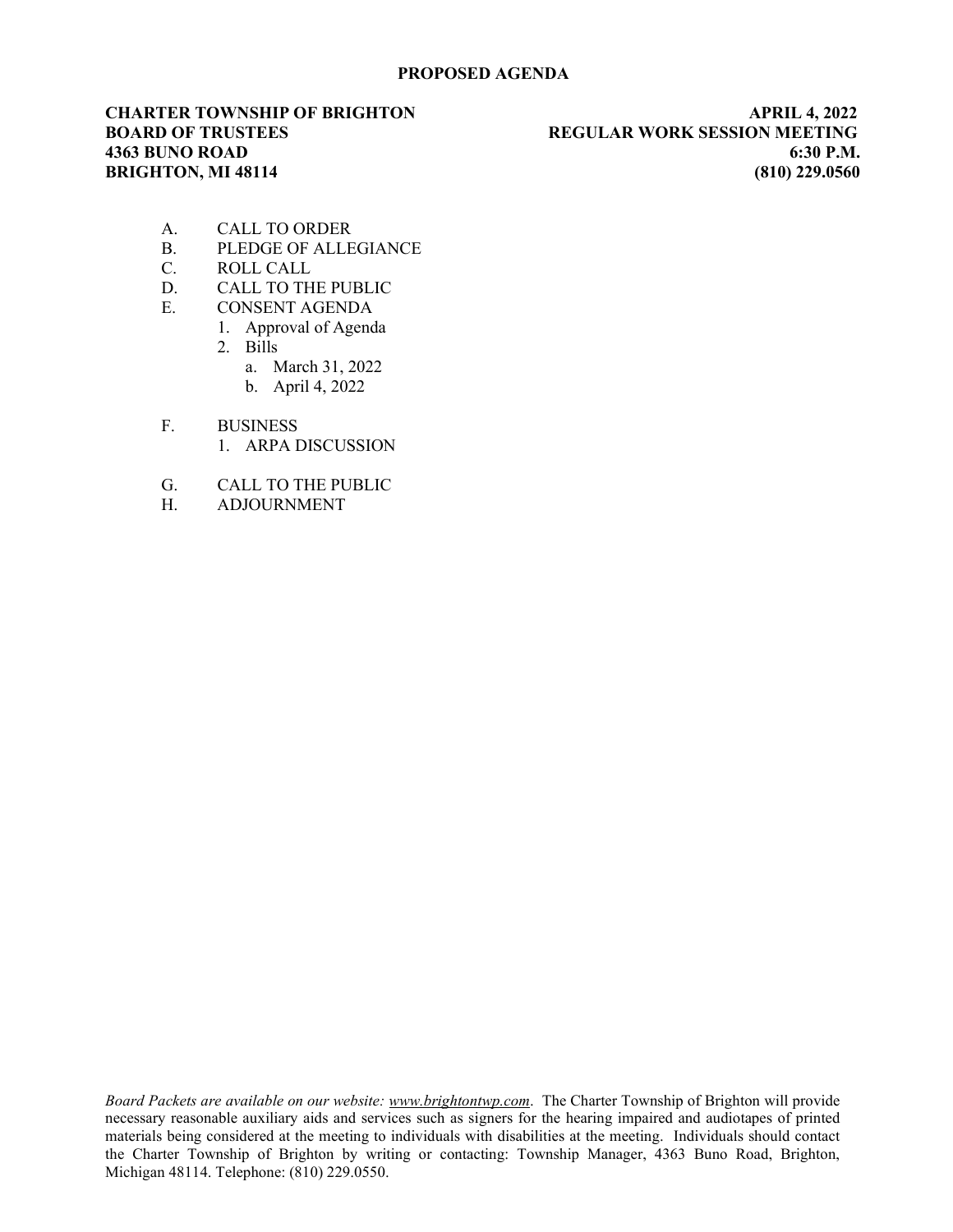# MEMORANDUM

TO: BRIGHTON TOWNSHIP RESIDENTS FROM: JOSEPH R. RIKER, CLERK SUBJECT: BOARD OF TRUSTEES ELECTRONIC BOARD PACKETS **DATE: JANUARY 31, 2019** 

Board packets for the Brighton Township Board of Trustees meetings posted to the website contain scanned original documents. These electronic packets are subject to change based on meeting material presented to the Board throughout the course of the meeting. For a complete original packet following the Board meeting contact the Clerk's Office at 810-229-0560 or via email: clerk@brightontwp.com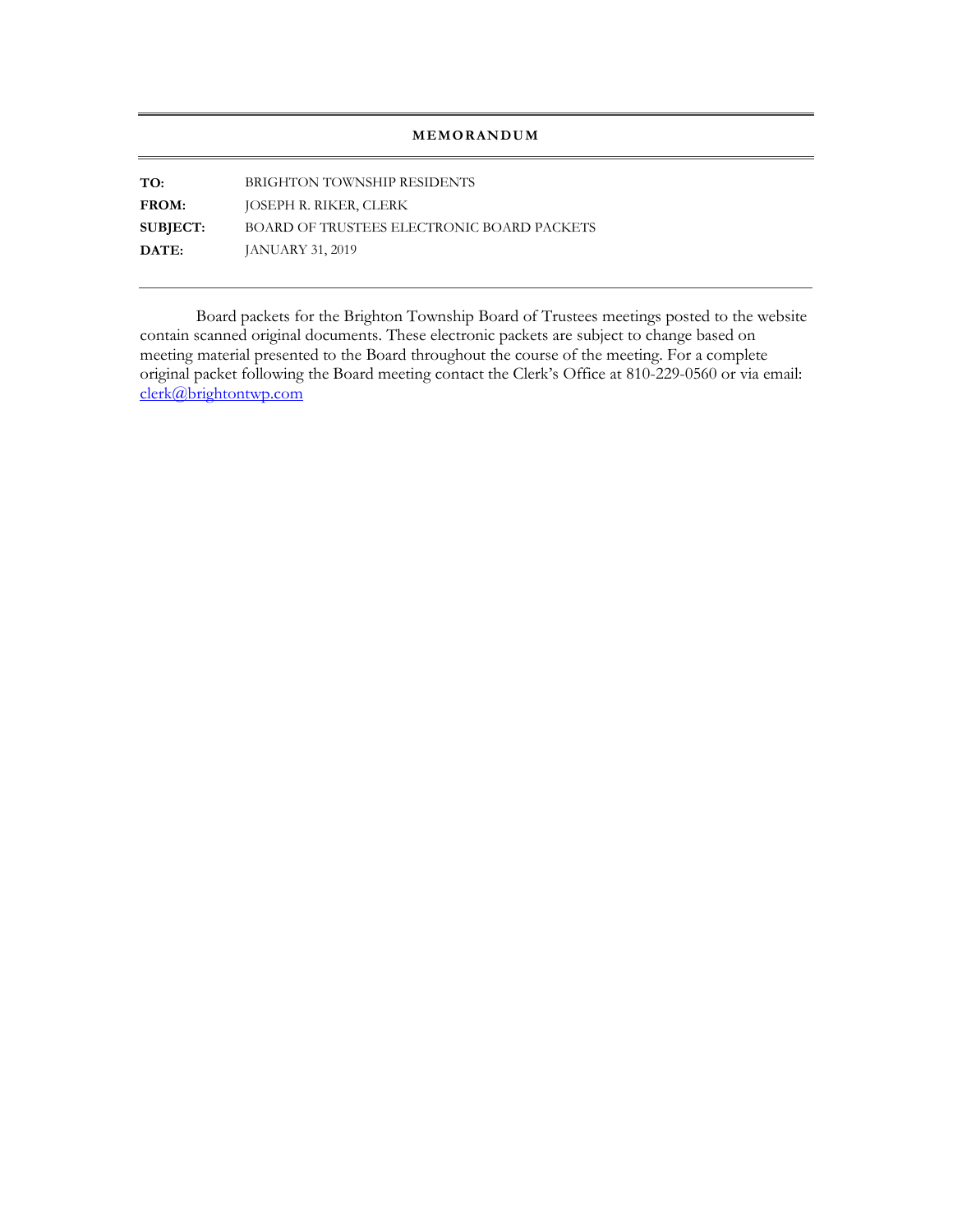### 03/31/2022 11:51 AM **INVOICE GL DISTRIBUTION REPORT FOR BRIGHTON** CHARTER TOWNSHIP Page: 4/4 EXP CHECK RUN DATES 03/31/2022 - 03/31/2022 BOTH JOURNALIZED AND UNJOURNALIZED PAID

| GL Number | GL Desc | Vendor | Invoice Desc.                 | Invoice | Chk Date | Amount Check |
|-----------|---------|--------|-------------------------------|---------|----------|--------------|
|           |         |        | Fund Totals:                  |         |          |              |
|           |         |        | Fund 101 GENERAL FUND         |         |          | 55,587.70    |
|           |         |        | Fund 590 SEWER O & M FUND     |         |          | 257,797.83   |
|           |         |        | Fund 725 CONSTRUCTION ESCROW  |         |          | 3,435.93     |
|           |         |        | Fund 812 SAD ROAD MAINTENANCE |         |          | 518.00       |
|           |         |        | Total For All Funds:          |         |          | 317,339.46   |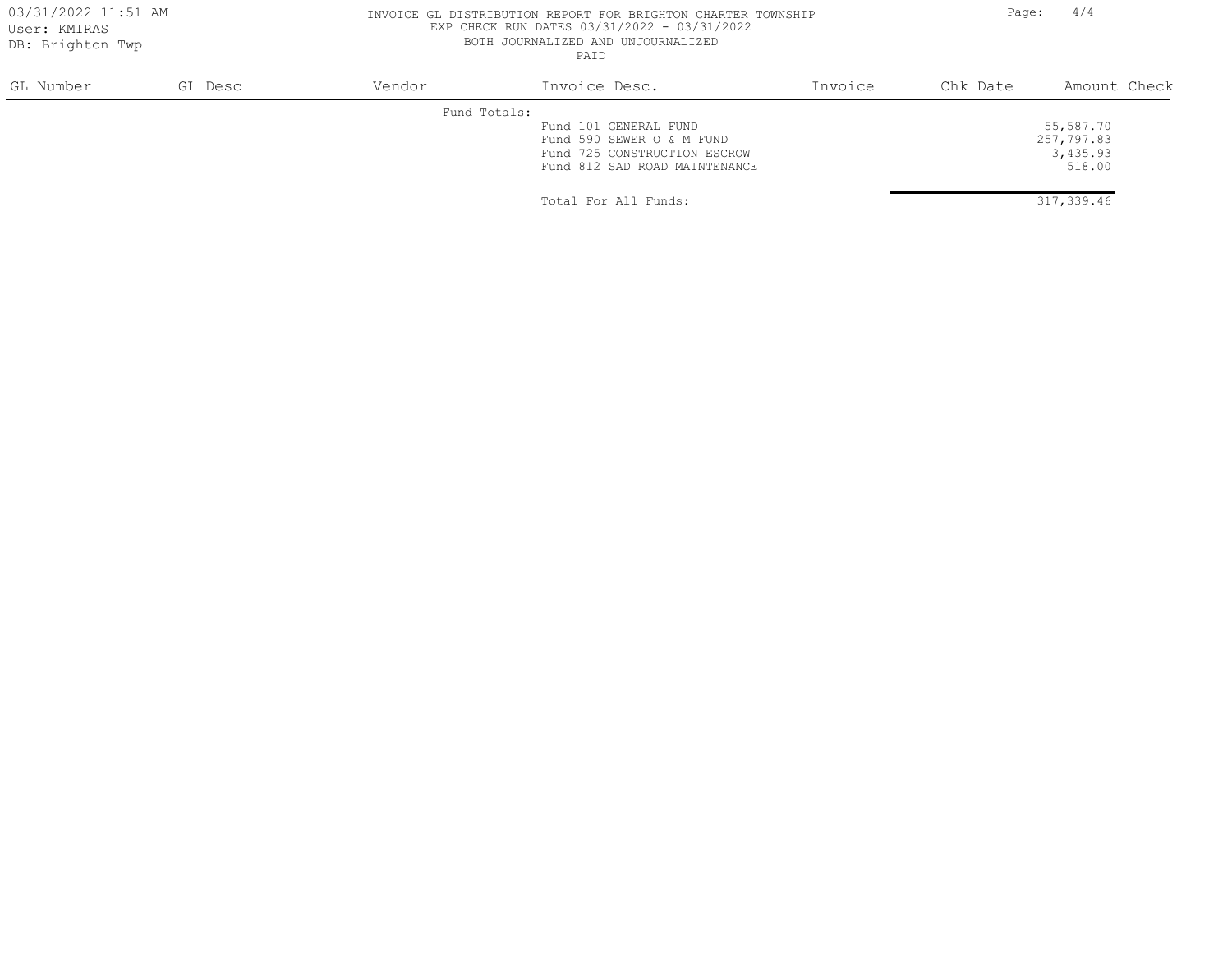03/31/2022 12:24 PM CHECK REGISTER FOR BRIGHTON CHARTER TOWNSHIP Page: 1/1 DB: Brighton Twp CHECK DATE FROM 03/31/2022 - 03/31/2022

Check Date Bank Check Vendor Vendor Name **Amount** Amount Bank GFCHK GENERAL FUND CHECKING 03/31/2022 GFCHK 36574 ANDERSON WILLIAM ANDERSON 80.00 03/31/2022 GFCHK 36575 BRIGHTON T BRIGHTON TOWNSHIP 1,050.58 03/31/2022 GFCHK 36576 BS & A BS&A SOFTWARE, INC 14,565.00 03/31/2022 GFCHK 36577 CHETS CHET'S RENT-ALL 631.21 03/31/2022 GFCHK 36578 COGLEY COGLEY JOHN 80.00 03/31/2022 GFCHK 36579 CONSUMERS CONSUMERS ENERGY 732.87 03/31/2022 GFCHK 36580 CORR CORRIGAN-DAVIS NO II INC 1,015.00 03/31/2022 GFCHK 36581 DORSET JOHN DORSET 80.00 03/31/2022 GFCHK 36582 DTE DTE DTE 11,108.61 03/31/2022 GFCHK 36583 DUBOIS DUBOIS-COOPER ASSOCIATES 210,000.00 03/31/2022 GFCHK 36584 DUST CONTR DUST CONTROL, LLC 298.00 03/31/2022 GFCHK 36585 FLEIS FLEIS & VANDENBRINK 4,570.93 03/31/2022 GFCHK 36586 FONSON FONSON COMPANY, INC 27,335.00 03/31/2022 GFCHK 36587 FOSTER FOSTER, SWIFT, COLLINS & SMITH 280.00 03/31/2022 GFCHK 36588 GFL GTL GFL ENVIRONMENTAL 62.94 03/31/2022 GFCHK 36589 GIBBONS JOHN GIBBONS 80.00 03/31/2022 GFCHK 36590 GRAPEN FRANK GRAPENTIEN 100.00 03/31/2022 GFCHK 36591 ACE GREAT LAKES ACE 26.05 03/31/2022 GFCHK 36592 HERZINGER LARRY HERZINGER 80.00 03/31/2022 GFCHK 36593 HOFSESS WILLIAM HOFSESS 80.00 03/31/2022 GFCHK 36594 HOLDEN STEVE HOLDEN 100.00 03/31/2022 GFCHK 36595 INFRASTRUC INFRASTRUCTURE ALTERNATIVES, 2,530.00 03/31/2022 GFCHK 36596 K B K B ROAD GRADING NORMAL 200.00 03/31/2022 GFCHK 36597 KALISZEWSK STACY A KALISZEWSKI 218.00 03/31/2022 GFCHK 36598 KERR PUMP KERR PUMP AND SUPPLY 1,230.00 03/31/2022 GFCHK 36599 PRE-PAID L LEGALSHIELD 64.75 03/31/2022 GFCHK 36600 MCKEON JAMES MCKEON 80.00 03/31/2022 GFCHK 36601 MI MUN LEA MICHIGAN MUNICIPAL LEAGUE 123.84 03/31/2022 GFCHK 36602 REFUSE MUNICIPAL REFUSE 160.00 03/31/2022 GFCHK 36603 PRINE HARRY E. PRINE 160.00 03/31/2022 GFCHK 36604 REGISTER REGISTER OF DEEDS 120.00 03/31/2022 GFCHK 36605 ROOSEVELT ROOSEVELT RONALD 75.00 03/31/2022 GFCHK 36606 ROSE/JOHN JOHN ROSE 80.00 03/31/2022 GFCHK 36607 SECMAA S.E.C.M.A.A. 40.00 03/31/2022 GFCHK 36608 SERVICEPRO SERVICEPRO 5,890.00 03/31/2022 GFCHK 36609 SERVICEPRO SERVICEPRO 1,555.00 03/31/2022 GFCHK 36610 SEWER FUND SEWER FUND SEWER FUND 26,145.00 03/31/2022 GFCHK 36611 STAPLES STAPLES 1,162.44 03/31/2022 GFCHK 36612 TLS CONSTRUCTION LOCK TO THE CONSTRUCTION LLC 4,575.00 03/31/2022 GFCHK 36613 VALLEY VALLEY CITY LINEN, INC 51.25 03/31/2022 GFCHK 36614 VC3 INC VC3 INC 36614 VC3 INC 03/31/2022 GFCHK 36615 WATER TECH WATER TECH LLC 35.00 GFCHK TOTALS: Total of 42 Checks: 317,339.46

| Total of 42 Checks:        | 317,339.46 |
|----------------------------|------------|
| Less O Void Checks:        |            |
| Total of 42 Disbursements: | 317,339.46 |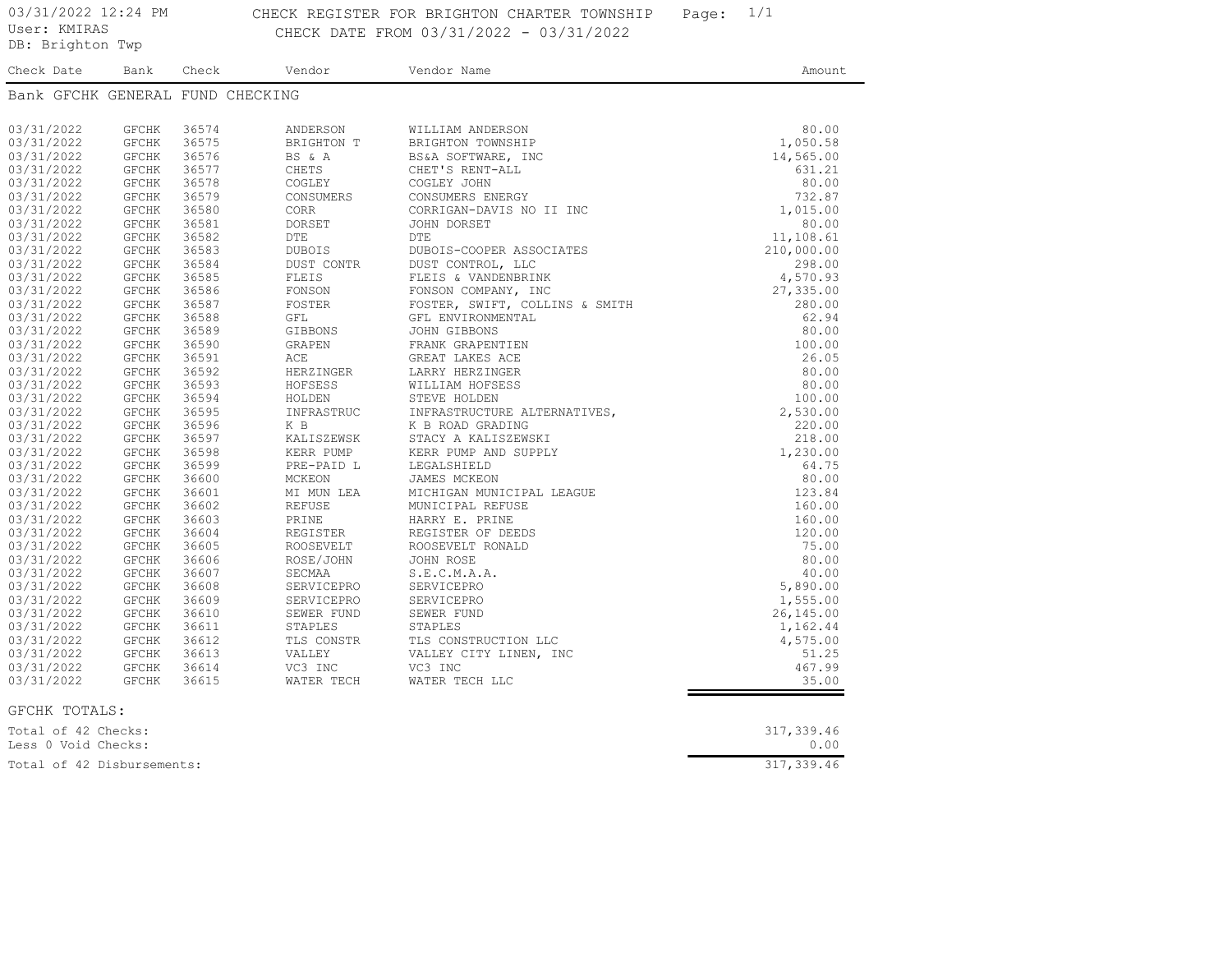### 03/31/2022 11:51 AM **INVOICE GL DISTRIBUTION REPORT FOR BRIGHTON** CHARTER TOWNSHIP Page: 1/4 EXP CHECK RUN DATES 03/31/2022 - 03/31/2022 BOTH JOURNALIZED AND UNJOURNALIZED

| GL Number                                                | GL Desc                             | Vendor                           | Invoice Desc.                                                  | Invoice      | Chk Date | Amount Check |       |
|----------------------------------------------------------|-------------------------------------|----------------------------------|----------------------------------------------------------------|--------------|----------|--------------|-------|
| Fund 101 GENERAL FUND<br>Dept 000                        |                                     |                                  |                                                                |              |          |              |       |
| 101-000-214.590                                          | DUE TO SEWER                        | SEWER FUND                       | REPLACE FUNDS FOR VOIDED CHECK                                 | 16762        | 03/31/22 | 26,145.00    | 36610 |
| $101 - 000 - 214.817$                                    | DUE TO SANITATION                   | MUNICIPAL REFUSE                 | REIMBURSE- RECLASSED INVOICE                                   | 16729        | 03/31/22 | 160.00       | 36602 |
| 101-000-482.200                                          | LAND USE PERMIT                     | ROOSEVELT RONALD                 | REFUND DUPLICATE LUP FEE                                       | 16755        | 03/31/22 | 75.00        | 36605 |
|                                                          |                                     |                                  | Total For Dept 000                                             |              |          | 26,380.00    |       |
| Dept 101 LEGISLATIVE-TWSP BOARD                          |                                     |                                  |                                                                |              |          |              |       |
| 101-101-900.000                                          | PRINTING & PUBLISHING               |                                  | MICHIGAN MUNICIPAL LE CLASSIFIED AD- PUBLIC SERVICES WOR 24442 |              | 03/31/22 | 123.84       | 36601 |
|                                                          |                                     |                                  | Total For Dept 101 LEGISLATIVE-TWSP BOARD                      |              |          | 123.84       |       |
| Dept 257 ASSESSOR                                        |                                     |                                  |                                                                |              |          |              |       |
| 101-257-752.000                                          | SUPPLIES                            | STACY A KALISZEWSKI              | REIMBURSE SUPPLIES                                             | 16753        | 03/31/22 | 218.00       | 36597 |
| 101-257-915.000                                          | <b>DUES</b>                         | S.E.C.M.A.A.                     | MEMBERSHIP RENEWAL- KALISZEWSKI &                              | 16759        | 03/31/22 | 40.00        | 36607 |
|                                                          |                                     |                                  | Total For Dept 257 ASSESSOR                                    |              |          | 258.00       |       |
| Dept 265 TOWNSHIP HALL/GROUNDS                           |                                     |                                  |                                                                |              |          |              |       |
| 101-265-752.000                                          | SUPPLIES                            | GREAT LAKES ACE                  | SUPPLIES                                                       | 16748        | 03/31/22 | 14.58        | 36591 |
| 101-265-752.000                                          | SUPPLIES                            | STAPLES                          | SUPPLIES                                                       | 3502814284   | 03/31/22 | 103.14       | 36611 |
| $101 - 265 - 804.000$                                    | CONTRACTED SERVICES                 | VALLEY CITY LINEN, IN FLOOR MATS |                                                                | 97448        | 03/31/22 | 51.25        | 36613 |
| 101-265-927.000                                          | UTILITIES                           | CONSUMERS ENERGY                 | UTILITIES                                                      | 16732        | 03/31/22 | 732.87       | 36579 |
| 101-265-927.000                                          | UTILITIES                           | DTE                              | UTILITIES                                                      | 16730        | 03/31/22 | 1,082.34     | 36582 |
| 101-265-930.000                                          | BUILDING MAINTENANCE & R            | GREAT LAKES ACE                  | SUPPLIES                                                       | 16748        | 03/31/22 | 80.97        | 36591 |
| 101-265-930.000                                          | BUILDING MAINTENANCE & R            | SERVICEPRO                       | CLEANING SERVICE- OCTOBER 2021                                 | OCTOBER2021  | 03/31/22 | 575.00       | 36608 |
| 101-265-930.000                                          | BUILDING MAINTENANCE & R            | SERVICEPRO                       | CLEANING SERVICE NOVEMBER 2021                                 | NOVEMBER2021 | 03/31/22 | 575.00       | 36608 |
| 101-265-930.000                                          | BUILDING MAINTENANCE & R            | SERVICEPRO                       | CLEANING SERVICE-DECEMBER 2021                                 | DECEMBER2021 | 03/31/22 | 995.00       | 36608 |
| 101-265-930.000                                          | BUILDING MAINTENANCE & R            | SERVICEPRO                       | CLEANING SERVICE- JANUARY 2022                                 | JANUARY2022  | 03/31/22 | 1,345.00     | 36608 |
| 101-265-930.000                                          | BUILDING MAINTENANCE & R            | SERVICEPRO                       | CLEANING SERVICE FEBRUARY 2022                                 | FEBRUARY2022 | 03/31/22 | 1,275.00     | 36608 |
| 101-265-930.000                                          | BUILDING MAINTENANCE & R SERVICEPRO |                                  | CLEANING SERVICE-MARCH 2022                                    | TWPMARCH2022 | 03/31/22 | 1,555.00     | 36609 |
|                                                          |                                     |                                  | Total For Dept 265 TOWNSHIP HALL/GROUNDS                       |              |          | 8,385.15     |       |
| Dept 271 OTHER CHARGES & SERVICES                        |                                     |                                  |                                                                |              |          |              |       |
| $101 - 271 - 804.000$                                    | CONTRACTED SERVICES                 | VC3 INC                          | OFFICE HOME & BUSINESS- TREASURY                               | 74024        | 03/31/22 | 317.99       | 36614 |
| 101-271-804.000                                          | CONTRACTED SERVICES                 | VC3 INC                          | SSL CERTIFICATE 1 YR LICENSE- REIS                             | 070772       | 03/31/22 | 150.00       | 36614 |
| 101-271-827.000                                          | LEGAL                               | REGISTER OF DEEDS                | 4712-19-100-092 RECORD PUD DEVOPME                             | 16779        | 03/31/22 | 30.00        | 36604 |
| $101 - 271 - 827.000$                                    | LEGAL                               | REGISTER OF DEEDS                | 4712-19-100-092 RECORD CONSERVATIO                             | 16780        | 03/31/22 | 30.00        | 36604 |
| 101-271-827.000                                          | LEGAL                               | REGISTER OF DEEDS                | 4712-04-300-005 RECORD FINAL COND                              | 16783        | 03/31/22 | 30.00        | 36604 |
| 101-271-846.000                                          | IDENTITY THEFT INSURANCE            | LEGALSHIELD                      | IDENTITY THEFT INSURANCE                                       | 16778        | 03/31/22 | 64.75        | 36599 |
| 101-271-970.000                                          | CAPITAL OUTLAY                      | BS&A SOFTWARE, INC               | TAX & SPEC ASSESS TRAINING                                     | 139530       | 03/31/22 | 2,370.00     | 36576 |
| 101-271-970.000                                          | CAPITAL OUTLAY                      | BS&A SOFTWARE, INC               | TAX & CASH RECEIPTING TRAINING                                 | 139511       | 03/31/22 | 2,370.00     | 36576 |
| 101-271-970.000                                          | CAPITAL OUTLAY                      | BS&A SOFTWARE, INC               | FINANCIAL MANAGEMENT & PAYROLL SET                             | 139448       | 03/31/22 | 9,825.00     | 36576 |
| 101-271-970.000                                          | CAPITAL OUTLAY                      | STAPLES                          | 36 PORT AC CHARGING CART STATION                               | 3502935215   | 03/31/22 | 1,059.30     | 36611 |
|                                                          |                                     |                                  | Total For Dept 271 OTHER CHARGES & SERVICES                    |              |          | 16,247.04    |       |
| Dept 336 FIRE DEPARTMENT                                 |                                     |                                  |                                                                |              |          |              |       |
| 101-336-970.000                                          | CAPITAL OUTLAY                      | REGISTER OF DEEDS                | RECORD NOTICE OF COMMENCEMENT-4712 16775                       |              | 03/31/22 | 30.00        | 36604 |
|                                                          |                                     |                                  | Total For Dept 336 FIRE DEPARTMENT                             |              |          | 30.00        |       |
| Dept 425 EMERGENCY PREPAREDNESS<br>$101 - 425 - 927.000$ | UTILITIES                           | DTE                              | UTILITIES                                                      | 16730        | 03/31/22 | 33.67        | 36582 |
|                                                          |                                     |                                  |                                                                |              |          |              |       |
|                                                          |                                     |                                  | Total For Dept 425 EMERGENCY PREPAREDNESS                      |              |          | 33.67        |       |
| Dept 525 ENVIRONMENTAL<br>101-525-827.000                | LEGAL                               |                                  | FOSTER, SWIFT, COLLIN LEGAL SERVICES- COLLETT DUMP             | 828068       | 03/31/22 | 280.00       | 36587 |
|                                                          |                                     |                                  | Total For Dept 525 ENVIRONMENTAL                               |              |          | 280.00       |       |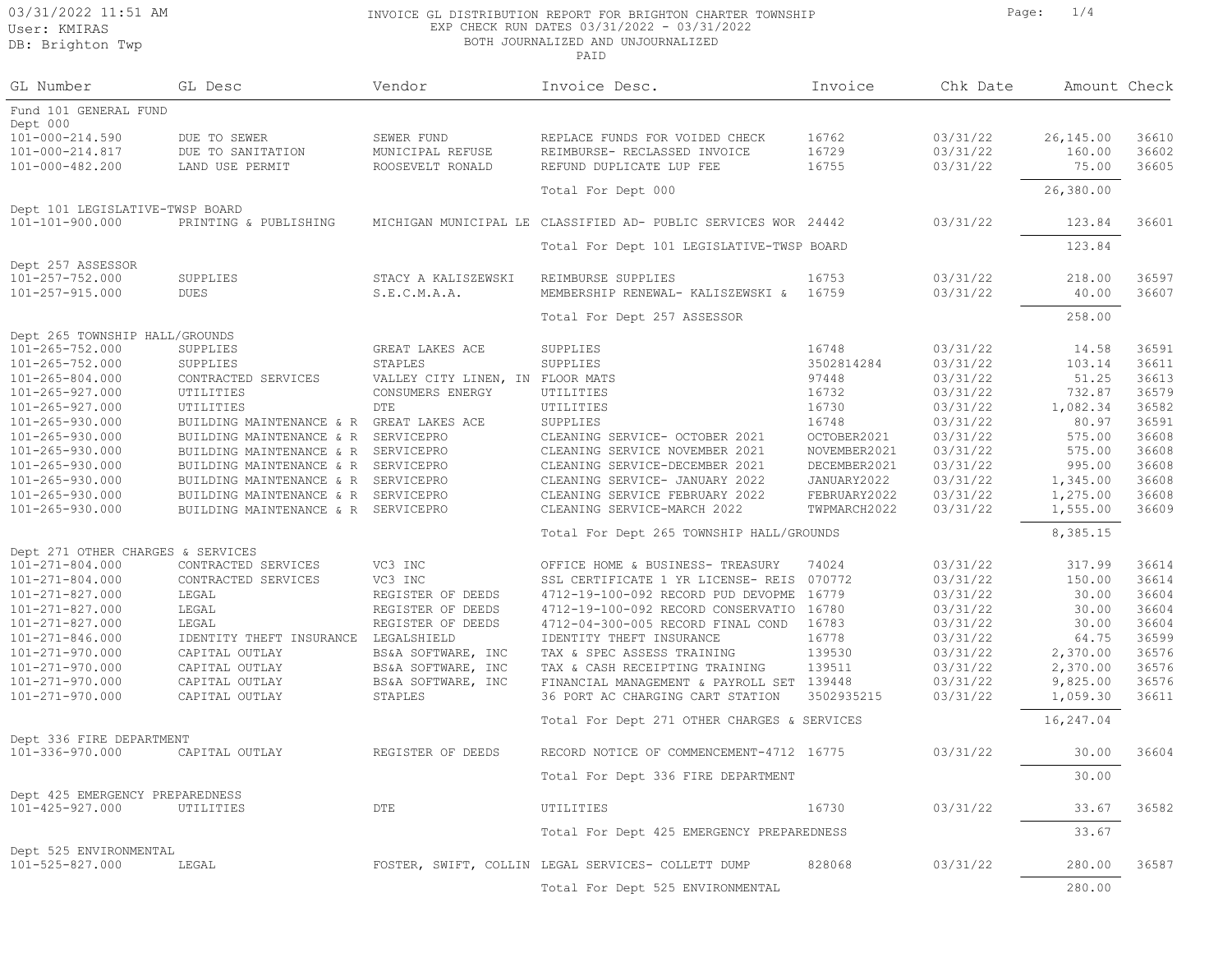DB: Brighton Twp

## 03/31/2022 11:51 AM **INVOICE GL DISTRIBUTION REPORT FOR BRIGHTON CHARTER TOWNSHIP** Page: 2/4 EXP CHECK RUN DATES 03/31/2022 - 03/31/2022 BOTH JOURNALIZED AND UNJOURNALIZED

| GL Number                                | GL Desc                                      | Vendor                                     | Invoice Desc.                                                     | Invoice        | Chk Date             | Amount Check       |                |
|------------------------------------------|----------------------------------------------|--------------------------------------------|-------------------------------------------------------------------|----------------|----------------------|--------------------|----------------|
| Fund 101 GENERAL FUND                    |                                              |                                            |                                                                   |                |                      |                    |                |
| Dept 701 PLANNING                        |                                              |                                            |                                                                   |                |                      |                    |                |
| 101-701-725.000                          | PER DIEM COMP                                | WILLIAM ANDERSON                           | $P/C$ & TB PER DIEM 3-24-22                                       | 16741          | 03/31/22             | 80.00              | 36574          |
| 101-701-725.000                          | PER DIEM COMP                                | COGLEY JOHN                                | ZBA PER DIEM 3-23-22                                              | 16738          | 03/31/22             | 80.00              | 36578          |
| 101-701-725.000                          | PER DIEM COMP                                | JOHN DORSET                                | ZBA- PER DIEM 3-23-22<br>ZBA- PER DIEM 3-23-22                    | 16735          | 03/31/22             | 80.00              | 36581          |
| 101-701-725.000                          | PER DIEM COMP                                | JOHN GIBBONS                               |                                                                   | 16737          | 03/31/22             | 80.00              | 36589<br>36590 |
| 101-701-725.000                          | PER DIEM COMP                                | FRANK GRAPENTIEN                           | ZBA- PER DIEM 3-23-22                                             | 16734          | 03/31/22             | 100.00             | 36592          |
| 101-701-725.000                          | PER DIEM COMP                                | LARRY HERZINGER                            | $P/C$ & TB PER DIEM 3-24-22                                       | 16744          | 03/31/22             | 80.00              |                |
| 101-701-725.000                          | PER DIEM COMP                                | WILLIAM HOFSESS                            | $P/C$ & TB PER DIEM 3-24-22                                       | 16745          | 03/31/22             | 80.00              | 36593          |
| 101-701-725.000                          | PER DIEM COMP                                | STEVE HOLDEN                               | $P/C$ & TB PER DIEM 3-24-22                                       | 16740          | 03/31/22             | 100.00             | 36594          |
| 101-701-725.000                          | PER DIEM COMP                                | JAMES MCKEON                               | ZBA PER DIEM 3-23-22                                              | 16739          | 03/31/22             | 80.00              | 36600          |
| 101-701-725.000                          | PER DIEM COMP                                | HARRY E. PRINE                             | $P/C$ & TB PER DIEM $3-24-22$                                     | 16742          | 03/31/22             | 80.00              | 36603          |
| $101 - 701 - 725.000$                    | PER DIEM COMP                                | HARRY E. PRINE                             | ZBA- PER DIEM 3-23-22                                             | 16736          | 03/31/22             | 80.00              | 36603          |
| 101-701-725.000                          | PER DIEM COMP                                | JOHN ROSE                                  | $P/C$ & TB PER DIEM 3-24-22                                       | 16743          | 03/31/22             | 80.00              | 36606          |
| 101-701-946.000                          | ENGINEERING SERVICES                         | FLEIS & VANDENBRINK                        | ALLOR LANDING PUD & SITE PLAN                                     | 61654          | 03/31/22             | 800.00             | 36585          |
| 101-701-946.000<br>$101 - 701 - 946.000$ | ENGINEERING SERVICES<br>ENGINEERING SERVICES | FLEIS & VANDENBRINK<br>FLEIS & VANDENBRINK | MYSPACE SELF STORAGE- SITE PLAN RE<br>LECLAIR OLD US 23 SEWER EXT | 61657<br>61662 | 03/31/22<br>03/31/22 | 1,550.00<br>500.00 | 36585<br>36585 |
|                                          |                                              |                                            | Total For Dept 701 PLANNING                                       |                |                      | 3,850.00           |                |
|                                          |                                              |                                            | Total For Fund 101 GENERAL FUND                                   |                |                      | 55,587.70          |                |
| Fund 590 SEWER O & M FUND                |                                              |                                            |                                                                   |                |                      |                    |                |
| Dept 000                                 |                                              |                                            |                                                                   |                |                      |                    |                |
| 590-000-101.000                          | INVENTORY                                    |                                            | DUBOIS-COOPER ASSOCIA 100 REPLACEMENT GRINDER PUMPS BOT           | 258379         | 03/31/22             | 210,000.00         | 36583          |
| 590-000-214.101                          | DUE TO GENERAL FUND                          | BRIGHTON TOWNSHIP                          | REIMBURSE SEWER POSTAGE                                           | 16782          | 03/31/22             | 350.58             | 36575          |
| $590 - 000 - 256.000$                    | NEW CONNECTIONS                              | FONSON COMPANY, INC                        | 9785 LAKE EDGE INSTALL                                            | 4924           | 03/31/22             | 3,410.00           | 36586          |
| 590-000-256.000                          | NEW CONNECTIONS                              | FONSON COMPANY, INC                        | 3740 POINT SHORE DR INSTALL                                       | 4925           | 03/31/22             | 3,485.00           | 36586          |
| $590 - 000 - 256.000$                    | NEW CONNECTIONS                              | FONSON COMPANY, INC                        | 5865 SCENIC BLUFF- INSTALL                                        | 4928           | 03/31/22             | 3,260.00           | 36586          |
| 590-000-256.000                          | NEW CONNECTIONS                              | FONSON COMPANY, INC                        | 5877 SCENIC BLUFF- INSTALL                                        | 4926           | 03/31/22             | 3,960.00           | 36586          |
| 590-000-256.000                          | NEW CONNECTIONS                              | FONSON COMPANY, INC                        | 5883 SCENIC BLUFF- INSTALL                                        | 4927           | 03/31/22             | 7,310.00           | 36586          |
| $590 - 000 - 256.000$                    | NEW CONNECTIONS                              | FONSON COMPANY, INC                        | 5871 SCENIC BLUFF- INSTALL                                        | 4929           | 03/31/22             | 5,910.00           | 36586          |
| $590 - 000 - 256.000$                    | NEW CONNECTIONS                              | INFRASTRUCTURE ALTERN                      | EXTRA SERVICES- FEBRUARY 2022                                     | 30225          | 03/31/22             | 880.00             | 36595          |
|                                          |                                              |                                            | Total For Dept 000                                                |                |                      | 238,565.58         |                |
| Dept 540 OPERATION AND MAINTENANCE       |                                              |                                            |                                                                   |                |                      |                    |                |
| 590-540-752.000                          | SUPPLIES                                     | GREAT LAKES ACE                            | SUPPLIES                                                          | 16748          | 03/31/22             | (69.50)            | 36591          |
| $590 - 540 - 804.400$                    | CONTRACT SERVICES-NON RO                     | INFRASTRUCTURE ALTERN                      | EXTRA SERVICES- FEBRUARY 2022                                     | 30225          | 03/31/22             | 1,650.00           | 36595          |
| 590-540-927.000                          | UTILITIES                                    | DTE                                        | UTILITIES                                                         | 16730          | 03/31/22             | 2,962.90           | 36582          |
| 590-540-927.000                          | UTILITIES                                    | DTE                                        | UTILITIES- WWTP                                                   | 200143488575   | 03/31/22             | 7,029.70           | 36582          |
| $590 - 540 - 929.000$                    | GROUNDS MAINTENANCE & RE                     | GFL ENVIRONMENTAL                          | RUBBISH REMOVAL-WWTP                                              | 0054558921     | 03/31/22             | 62.94              | 36588          |
| 590-540-930.000                          | BUILDING MAINTENANCE & R                     | SERVICEPRO                                 | FLOOR RESTORATION- WWTP STRIP & WA                                | MARCH2022      | 03/31/22             | 1,125.00           | 36608          |
| 590-540-930.000                          | BUILDING MAINTENANCE & R                     | WATER TECH LLC                             | WWTP- SAMPLES                                                     | 53090          | 03/31/22             | 35.00              | 36615          |
| 590-540-931.000                          | EQUIPMENT MAINTENANCE &                      | KERR PUMP AND SUPPLY                       | SERVICE TO INSPECT FAIRBANKS MODEL                                | 209665         | 03/31/22             | 1,230.00           | 36598          |
| 590-540-939.000                          | COLLECTION SYS MAINT REP                     | TLS CONSTRUCTION LLC                       | 5883 KINYON EMERGENCY SERVICES                                    | 1788           | 03/31/22             | 4,575.00           | 36612          |
|                                          |                                              |                                            | Total For Dept 540 OPERATION AND MAINTENANCE                      |                |                      | 18,601.04          |                |
| Dept 900 CAPITAL OUTLAY                  |                                              |                                            |                                                                   |                |                      |                    |                |
| 590-900-973.100                          | GRINDER PUMPS/PARTS                          | CHET'S RENT-ALL                            | FORKLIFT RENTAL- GRINDER PUMPS & E 46993-6                        |                | 03/31/22             | 631.21             | 36577          |
|                                          |                                              |                                            | Total For Dept 900 CAPITAL OUTLAY                                 |                |                      | 631.21             |                |
|                                          |                                              |                                            | Total For Fund 590 SEWER O & M FUND                               |                |                      | 257,797.83         |                |
| Fund 725 CONSTRUCTION ESCROW<br>Dept 000 |                                              |                                            |                                                                   |                |                      |                    |                |
| 725-000-214.101                          | DUE TO GENERAL FUND                          | BRIGHTON TOWNSHIP                          | REIMBURSE GF FOR ENGINEERING FEES- 16792                          |                | 03/31/22             | 700.00             | 36575          |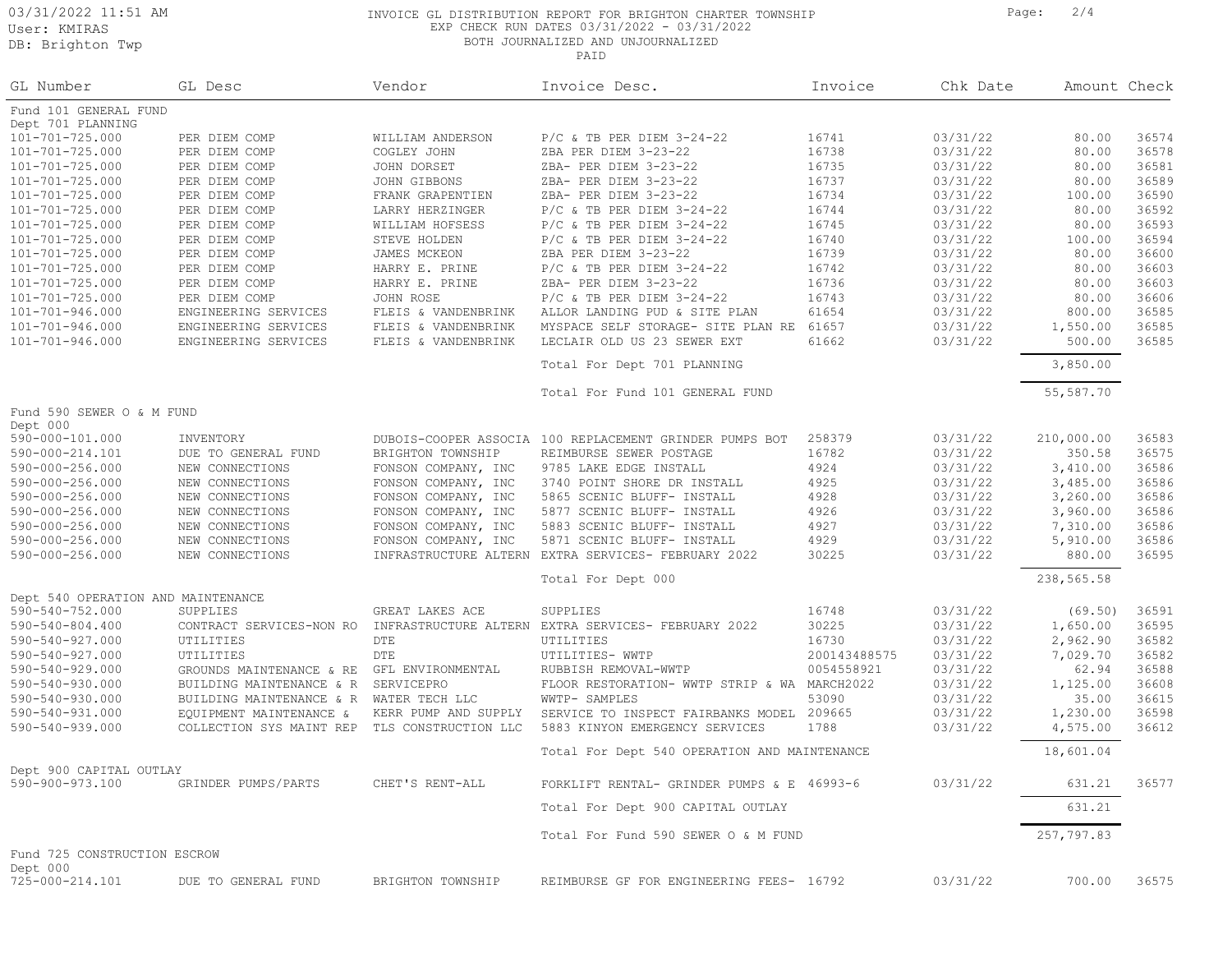# 03/31/2022 11:51 AM **INVOICE GL DISTRIBUTION REPORT FOR BRIGHTON** CHARTER TOWNSHIP Page: 3/4 EXP CHECK RUN DATES 03/31/2022 - 03/31/2022 BOTH JOURNALIZED AND UNJOURNALIZED

 $\blacksquare$ 

| GL Number                                                | GL Desc                                   | Vendor                                     | Invoice Desc.                                                   | Invoice          | Chk Date             | Amount Check       |                |
|----------------------------------------------------------|-------------------------------------------|--------------------------------------------|-----------------------------------------------------------------|------------------|----------------------|--------------------|----------------|
| Fund 725 CONSTRUCTION ESCROW                             |                                           |                                            |                                                                 |                  |                      |                    |                |
| Dept 000<br>725-000-244.802<br>725-000-244.804           | DUE TO BAFA- WEBER STATI<br>DUE TO ENCORE | FLEIS & VANDENBRINK<br>FLEIS & VANDENBRINK | BAFA STATION #33 WEBER RD<br>ENCORE VILLAGE PHASE 1CONST OBSERV | 61653<br>61388-B | 03/31/22<br>03/31/22 | 210.50<br>1,510.43 | 36585<br>36585 |
| 725-000-244.943                                          | DUE TO CORRIGAN-DAVIS-BR                  | CORRIGAN-DAVIS NO II                       | REFUND COMPLIANCE DEPOSIT- BRIGHTO                              | 16791            | 03/31/22             | 1,015.00           | 36580          |
|                                                          |                                           |                                            | Total For Dept 000                                              |                  |                      | 3,435.93           |                |
|                                                          |                                           |                                            | Total For Fund 725 CONSTRUCTION ESCROW                          |                  |                      | 3,435.93           |                |
| Fund 812 SAD ROAD MAINTENANCE<br>Dept 027 WEST LASHBROOK |                                           |                                            |                                                                 |                  |                      |                    |                |
| 812-027-967.000                                          | PROJECT COSTS                             | DUST CONTROL, LLC                          | SAD- W LASHBROOK DUST CONTROL                                   | 16776            | 03/31/22             | 298.00             | 36584          |
|                                                          |                                           |                                            | Total For Dept 027 WEST LASHBROOK                               |                  |                      | 298.00             |                |
| Dept 033 DONALD/STUHRBURG SAD<br>812-033-967.000         | PROJECT COSTS                             | K B ROAD GRADING                           | SAD-DONALD/STURHBURG SNOW REMOVAL                               | 9303             | 03/31/22             | 220.00             | 36596          |
|                                                          |                                           |                                            | Total For Dept 033 DONALD/STUHRBURG SAD                         |                  |                      | 220.00             |                |
|                                                          |                                           |                                            | Total For Fund 812 SAD ROAD MAINTENANCE                         |                  |                      | 518.00             |                |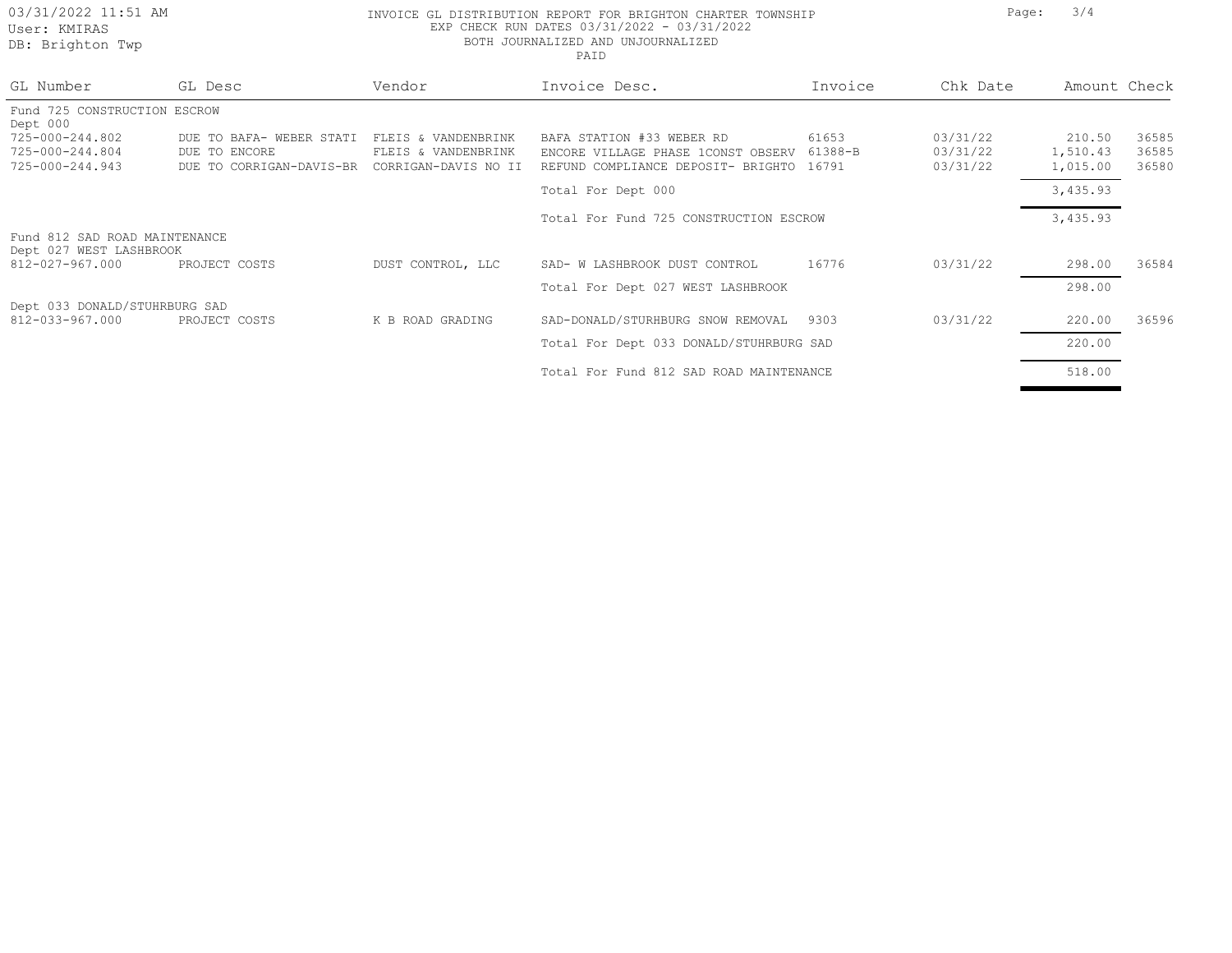### 03/31/2022 01:19 PM **INVOICE GL DISTRIBUTION REPORT FOR BRIGHTON** CHARTER TOWNSHIP Page: 3/3 EXP CHECK RUN DATES 04/04/2022 - 04/04/2022 BOTH JOURNALIZED AND UNJOURNALIZED PAID

| GL Number | GL Desc | Vendor       | Invoice Desc.                        | Invoice | Chk Date | Amount Check |
|-----------|---------|--------------|--------------------------------------|---------|----------|--------------|
|           |         | Fund Totals: |                                      |         |          |              |
|           |         |              | Fund 101 GENERAL FUND                |         |          | 19,523.46    |
|           |         |              | Fund 212 LIQUOR LAW ENFORCEMENT FUND |         |          | 131.42       |
|           |         |              | Fund 590 SEWER O & M FUND            |         |          | 602.41       |
|           |         |              |                                      |         |          |              |
|           |         |              | Total For All Funds:                 |         |          | 20,257.29    |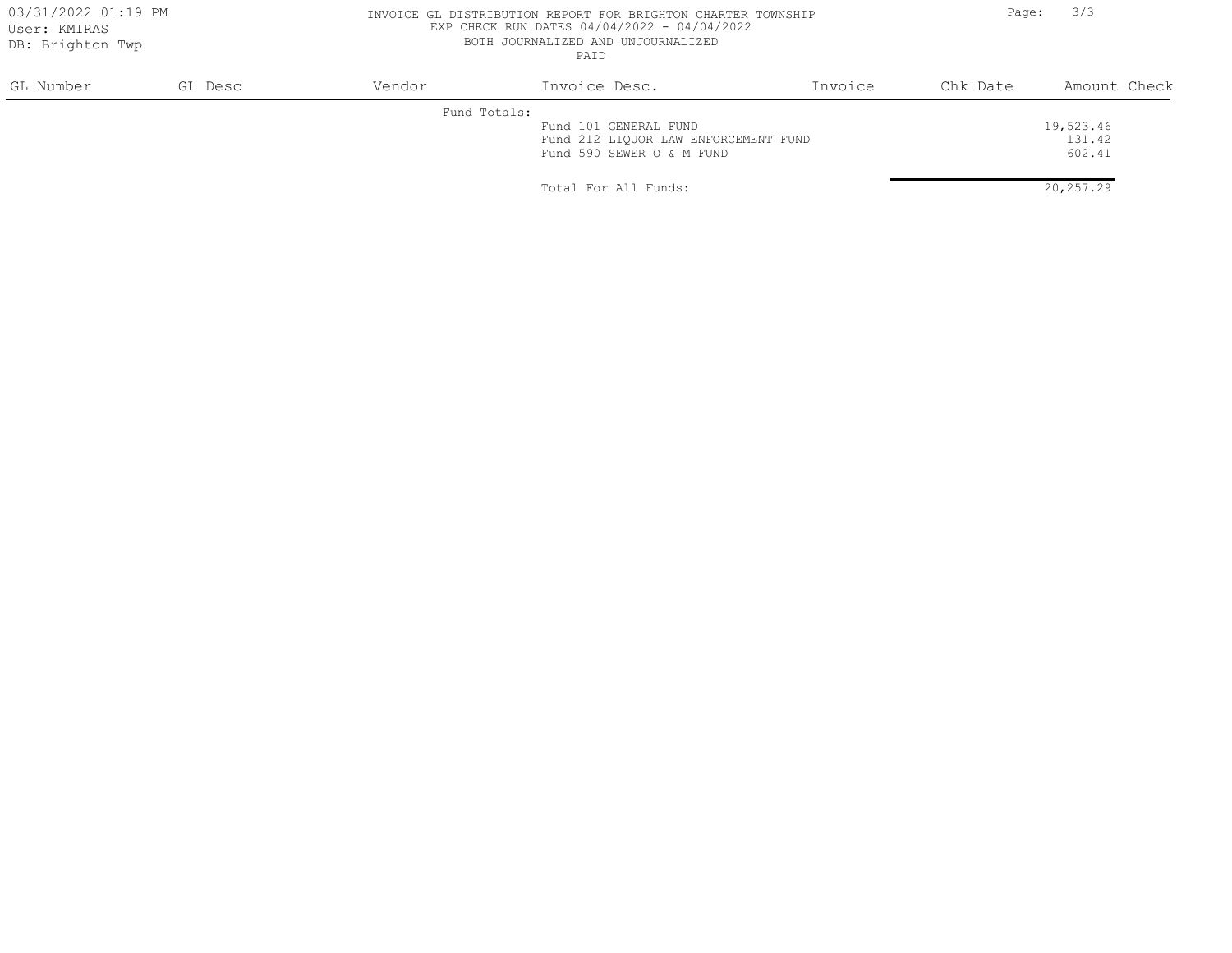DB: Brighton Twp

# 03/31/2022 01:13 PM CHECK REGISTER FOR BRIGHTON CHARTER TOWNSHIP Page:  $1/1$ CHECK DATE FROM 04/04/2022 - 04/04/2022

| Check Date          | Bank         | Check                            | Vendor      | Vendor Name                      | Amount    |
|---------------------|--------------|----------------------------------|-------------|----------------------------------|-----------|
|                     |              | Bank GFCHK GENERAL FUND CHECKING |             |                                  |           |
|                     |              |                                  |             |                                  |           |
| 04/04/2022          | GFCHK        | 36616                            | AMERICAN U  | AMERICAN UNITED LIFE INS. CO     | 1,131.49  |
| 04/04/2022          | GFCHK        | 36617                            | AMERICAN U  | VOID                             | 0.00 V    |
| 04/04/2022          | GFCHK        | 36618                            | <b>BCN</b>  | CARE NETWORK<br>BLUE.            | 12,026.73 |
| 04/04/2022          | GFCHK        | 36619                            | <b>BCBS</b> | CROSS BLUE SHIELD OF MI<br>BLUE. | 889.55    |
| 04/04/2022          | <b>GFCHK</b> | 36620                            | ESRI        | ESRI                             | 1,250.00  |
| 04/04/2022          | <b>GFCHK</b> | 36621                            | GUARDIAN    | GUARDIAN ALARM                   | 144.76    |
| 04/04/2022          | <b>GFCHK</b> | 36622                            | OTIS ELEV   | OTIS ELEVATOR COMPANY            | 4,814.76  |
| GFCHK TOTALS:       |              |                                  |             |                                  |           |
| Total of 7 Checks:  |              |                                  |             |                                  | 20,257.29 |
| Less 1 Void Checks: |              |                                  |             |                                  | 0.00      |

Total of 6 Disbursements: 20,257.29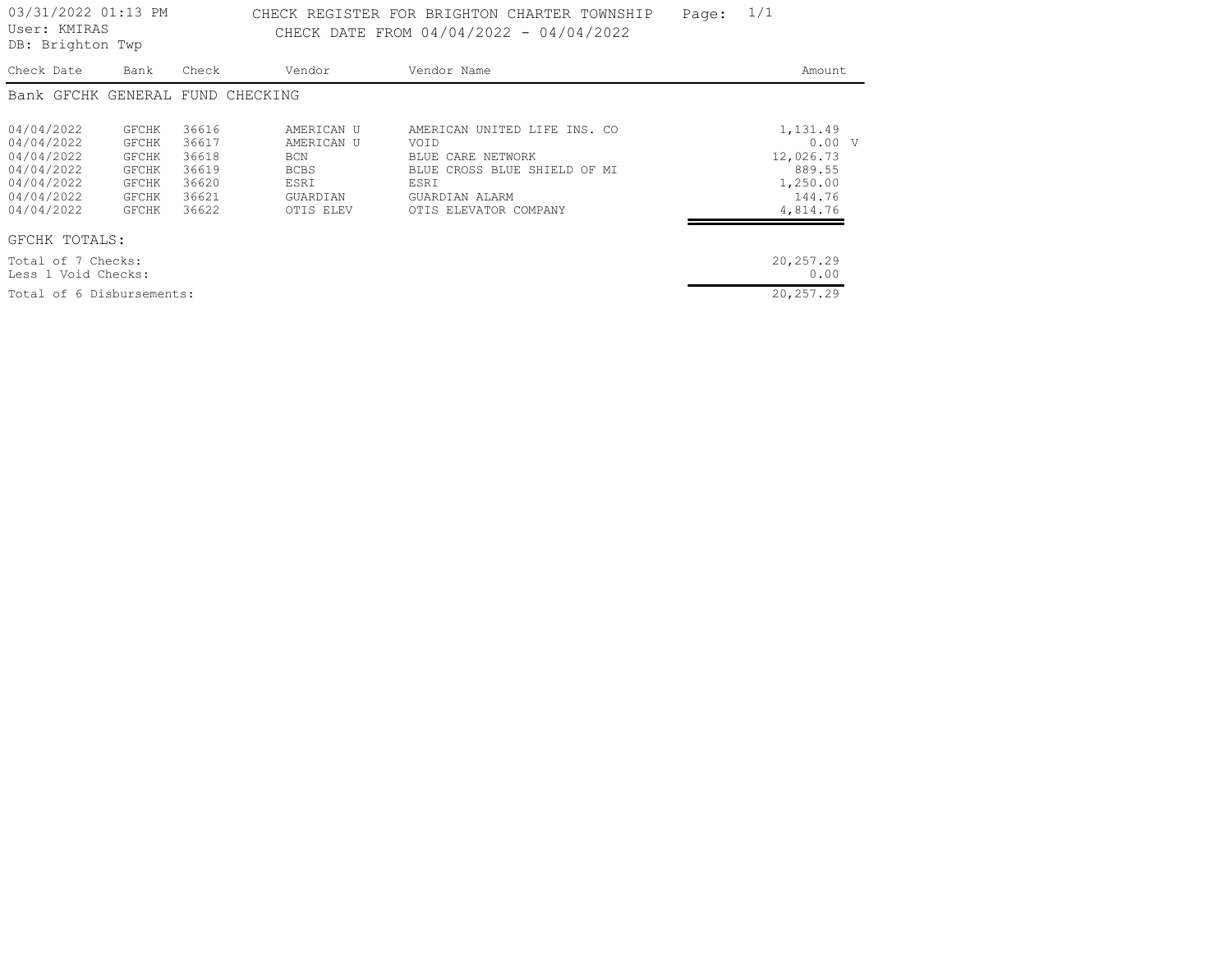# DB: Brighton Twp

## 03/31/2022 01:07 PM **INVOICE GL DISTRIBUTION REPORT FOR BRIGHTON** CHARTER TOWNSHIP Page: 1/3 EXP CHECK RUN DATES 04/04/2022 - 04/04/2022

BOTH JOURNALIZED AND UNJOURNALIZED

| GL Number                                          | GL Desc                                              | Vendor                                       | Invoice Desc.                                                                        | Invoice        | Chk Date             | Amount Check       |                |
|----------------------------------------------------|------------------------------------------------------|----------------------------------------------|--------------------------------------------------------------------------------------|----------------|----------------------|--------------------|----------------|
| Fund 101 GENERAL FUND                              |                                                      |                                              |                                                                                      |                |                      |                    |                |
| Dept 101 LEGISLATIVE-TWSP BOARD<br>101-101-727.000 | LIFE INSURANCE                                       | AMERICAN UNITED LIFE                         | LIFE/DISABILITY INSURANCE APRIL 20 16746                                             |                | 04/04/22             | 17.18              | 36616          |
|                                                    |                                                      |                                              | Total For Dept 101 LEGISLATIVE-TWSP BOARD                                            |                |                      | 17.18              |                |
| Dept 171 SUPERVISOR<br>101-171-727.000             | LIFE INSURANCE                                       | AMERICAN UNITED LIFE                         | LIFE/DISABILITY INSURANCE APRIL 20 16746                                             |                | 04/04/22             | 5.13               | 36616          |
|                                                    |                                                      |                                              | Total For Dept 171 SUPERVISOR                                                        |                |                      | 5.13               |                |
| Dept 172 ADMINISTRATION-MANAGER<br>101-172-718.000 |                                                      |                                              |                                                                                      | 16766          | 04/04/22             | 402.22             | 36618          |
| 101-172-727.000                                    | HOSPITALIZATION INSURANC<br>LIFE INSURANCE           | BLUE CARE NETWORK<br>AMERICAN UNITED LIFE    | BCN HEALTH INSURANCE- APRIL.<br>LIFE/DISABILITY INSURANCE APRIL 20 16746             |                | 04/04/22             | 53.30              | 36616          |
| 101-172-729.000                                    | DISABILITY INS                                       | AMERICAN UNITED LIFE                         | LIFE/DISABILITY INSURANCE APRIL 20 16746                                             |                | 04/04/22             | 237.62             | 36616          |
|                                                    |                                                      |                                              | Total For Dept 172 ADMINISTRATION-MANAGER                                            |                |                      | 693.14             |                |
| Dept 215 TOWNSHIP CLERK                            |                                                      |                                              |                                                                                      |                |                      |                    |                |
| 101-215-718.000                                    | HOSPITALIZATION INSURANC                             | BLUE CARE NETWORK                            | BCN HEALTH INSURANCE- APRIL.                                                         | 16766          | 04/04/22             | 4,345.58           | 36618          |
| 101-215-727.000<br>101-215-729.000                 | LIFE INSURANCE<br>DISABILITY INS                     | AMERICAN UNITED LIFE<br>AMERICAN UNITED LIFE | LIFE/DISABILITY INSURANCE APRIL 20 16746<br>LIFE/DISABILITY INSURANCE APRIL 20 16746 |                | 04/04/22<br>04/04/22 | 57.40<br>130.94    | 36616<br>36616 |
|                                                    |                                                      |                                              | Total For Dept 215 TOWNSHIP CLERK                                                    |                |                      | 4,533.92           |                |
| Dept 253 TREASURER                                 |                                                      |                                              |                                                                                      |                |                      |                    |                |
| 101-253-718.000<br>101-253-718.000                 | HOSPITALIZATION INSURANC<br>HOSPITALIZATION INSURANC | BLUE CARE NETWORK                            | BCN HEALTH INSURANCE- APRIL.<br>BLUE CROSS BLUE SHIEL BLUE CROSS HEALTH INSURANCE    | 16766<br>16765 | 04/04/22<br>04/04/22 | 1,530.53<br>889.55 | 36618<br>36619 |
| 101-253-727.000                                    | LIFE INSURANCE                                       | AMERICAN UNITED LIFE                         | LIFE/DISABILITY INSURANCE APRIL 20 16746                                             |                | 04/04/22             | 54.33              | 36616          |
| 101-253-729.000                                    | DISABILITY INS                                       | AMERICAN UNITED LIFE                         | LIFE/DISABILITY INSURANCE APRIL 20 16746                                             |                | 04/04/22             | 124.68             | 36616          |
|                                                    |                                                      |                                              | Total For Dept 253 TREASURER                                                         |                |                      | 2,599.09           |                |
| Dept 257 ASSESSOR                                  |                                                      |                                              |                                                                                      |                |                      |                    |                |
| 101-257-718.000<br>101-257-727.000                 | HOSPITALIZATION INSURANC<br>LIFE INSURANCE           | BLUE CARE NETWORK<br>AMERICAN UNITED LIFE    | BCN HEALTH INSURANCE- APRIL.<br>LIFE/DISABILITY INSURANCE APRIL 20 16746             | 16766          | 04/04/22<br>04/04/22 | 3,626.49<br>67.65  | 36618<br>36616 |
| 101-257-729.000                                    | DISABILITY INS                                       | AMERICAN UNITED LIFE                         | LIFE/DISABILITY INSURANCE APRIL 20 16746                                             |                | 04/04/22             | 241.38             | 36616          |
|                                                    |                                                      |                                              | Total For Dept 257 ASSESSOR                                                          |                |                      | 3,935.52           |                |
| Dept 262 ELECTIONS                                 |                                                      |                                              |                                                                                      |                |                      |                    |                |
| 101-262-718.000                                    | HOSPITALIZATION INSURANC                             | BLUE CARE NETWORK                            | BCN HEALTH INSURANCE- APRIL.                                                         | 16766          | 04/04/22             | 489.67             | 36618          |
| 101-262-727.000                                    | LIFE INSURANCE                                       | AMERICAN UNITED LIFE                         | LIFE/DISABILITY INSURANCE APRIL 20 16746                                             |                | 04/04/22             | 11.28              | 36616          |
| 101-262-729.000                                    | DISABILITY INS                                       | AMERICAN UNITED LIFE                         | LIFE/DISABILITY INSURANCE APRIL 20 16746                                             |                | 04/04/22             | 10.59              | 36616          |
|                                                    |                                                      |                                              | Total For Dept 262 ELECTIONS                                                         |                |                      | 511.54             |                |
| Dept 265 TOWNSHIP HALL/GROUNDS<br>101-265-931.000  | EQUIPMENT MAINTENANCE &                              | GUARDIAN ALARM                               | SECURITY ALARM                                                                       | 21979619       | 04/04/22             | 92.35              | 36621          |
| 101-265-931.000                                    | EQUIPMENT MAINTENANCE &                              |                                              | OTIS ELEVATOR COMPANY ELEVATOR MAINTENANCE SERVICE 4-1-2 100400706763                |                | 04/04/22             | 4,814.76           | 36622          |
|                                                    |                                                      |                                              | Total For Dept 265 TOWNSHIP HALL/GROUNDS                                             |                |                      | 4,907.11           |                |
| Dept 271 OTHER CHARGES & SERVICES                  |                                                      |                                              |                                                                                      |                |                      |                    |                |
| 101-271-933.000                                    | COMPUTER SUPPORT SERVICE                             | ESRI                                         | ARCGIS 4-16-22 - 4-15-23                                                             | 94215999       | 04/04/22             | 700.00             | 36620          |
|                                                    |                                                      |                                              | Total For Dept 271 OTHER CHARGES & SERVICES                                          |                |                      | 700.00             |                |
| Dept 412 CODE ENFORCEMENT<br>101-412-718.000       | HOSPITALIZATION INSURANC                             | BLUE CARE NETWORK                            | BCN HEALTH INSURANCE- APRIL.                                                         | 16766          | 04/04/22             | 163.22             | 36618          |
| 101-412-727.000                                    | LIFE INSURANCE                                       | AMERICAN UNITED LIFE                         | LIFE/DISABILITY INSURANCE APRIL 20 16746                                             |                | 04/04/22             | 2.05               | 36616          |
| 101-412-729.000                                    | DISABILITY INS                                       | AMERICAN UNITED LIFE                         | LIFE/DISABILITY INSURANCE APRIL 20 16746                                             |                | 04/04/22             | 9.95               | 36616          |
|                                                    |                                                      |                                              | Total For Dept 412 CODE ENFORCEMENT                                                  |                |                      | 175.22             |                |